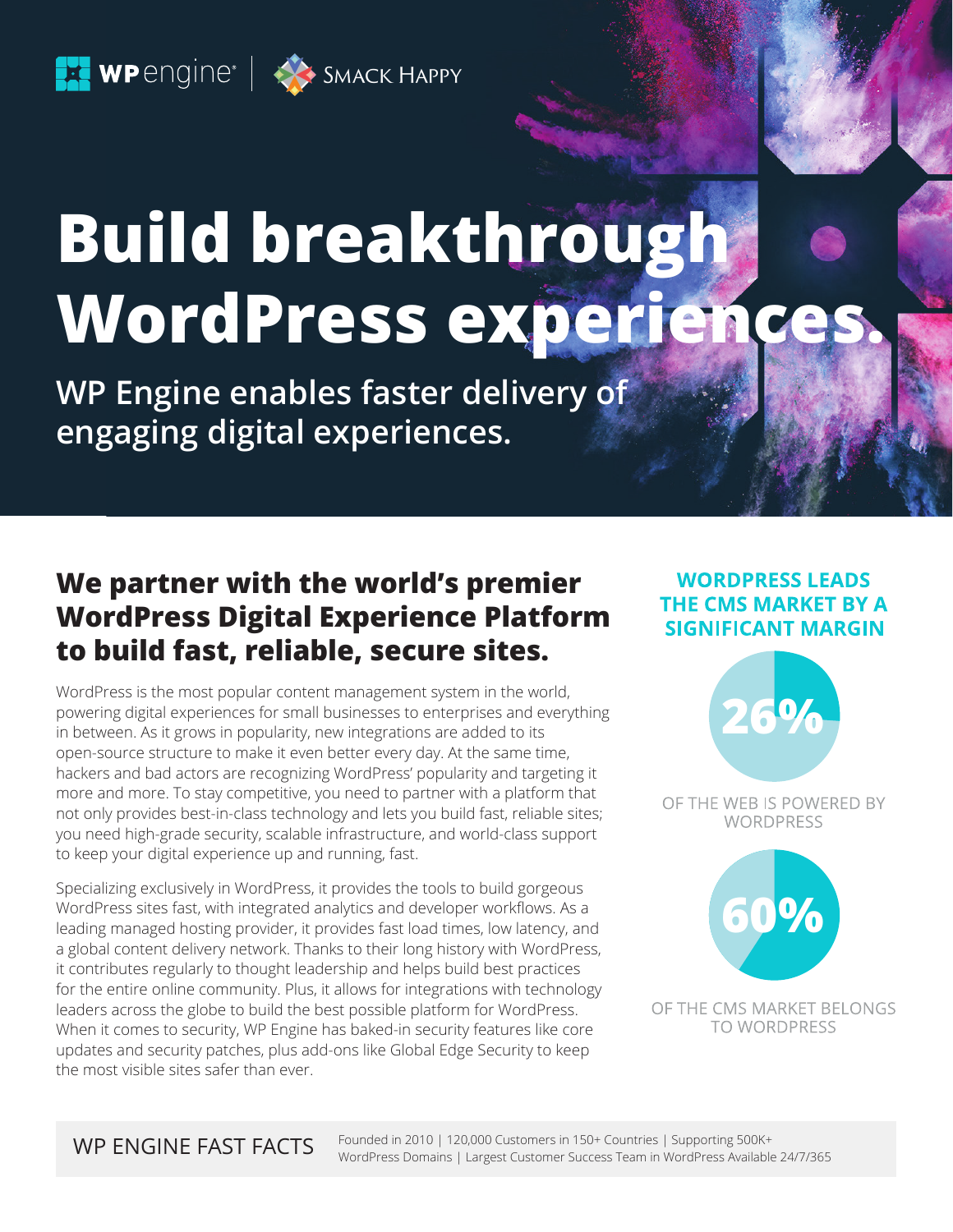# **About WP Engine.**

WP Engine is the world's leading WordPress digital experience platform that gives enterprises and agencies the agility, performance, intelligence, and integrations they need to drive their business forward faster. WP Engine's combination of tech innovation and an award-winning team of WordPress experts is trusted by over 60,000 companies across over 140 countries to provide counsel and support helps brands create world-class digital experiences. *[www.wpengine.com](https://wpengine.com/)*

# **About Smack Happy.**

Smack Happy Design are WordPress experts. We have over 20 years of experience designing, building, and maintaining WordPress websites.

REAL DESIGN: Our goal is to design inclusive, equitable websites that speak to people's hearts, connect with them, and inspire them to want to dig in and learn more.

RESPONSIVENESS: A response to your email, text or phone calls by the next business day, excluding weekends, holidays and vacations.

HIGH QUALITY: The code, design, copy and strategies we provide are based on our high standards of quality. Our intention is to deliver top-notch work.

# **Why we partner with WP Engine.**

Whatever your digital needs are, we have established the right set of partners to deliver exceptional results. For WordPress-powered experiences, WP Engine is that partner. Working closely with their team, we have created the right experience for you as our valued client.



#### **FOCUS ON VISION**

WP Engine gives us the tools we need to develop sites the way we want to.

The partnership lets us spend valuable time on creative experiences instead of building technical resources.



**PLAY TO SCALE**

Thanks to WP Engine's integrations, we can build websites on Amazon Web Services and Google Cloud.

We leverage global data centers and cloud coverage for fast-loading sites delivered to visitors around the world.



#### **WORK WITH EXPERTS**

Access to award-winning 24/7 support with a less-than-three minute average response time for chat is invaluable.

Technical onboarding and launch readiness assessments get sites as perfect as possible before launch.

#### **WP ENGINE PARTNERS:**





**New Relic.**